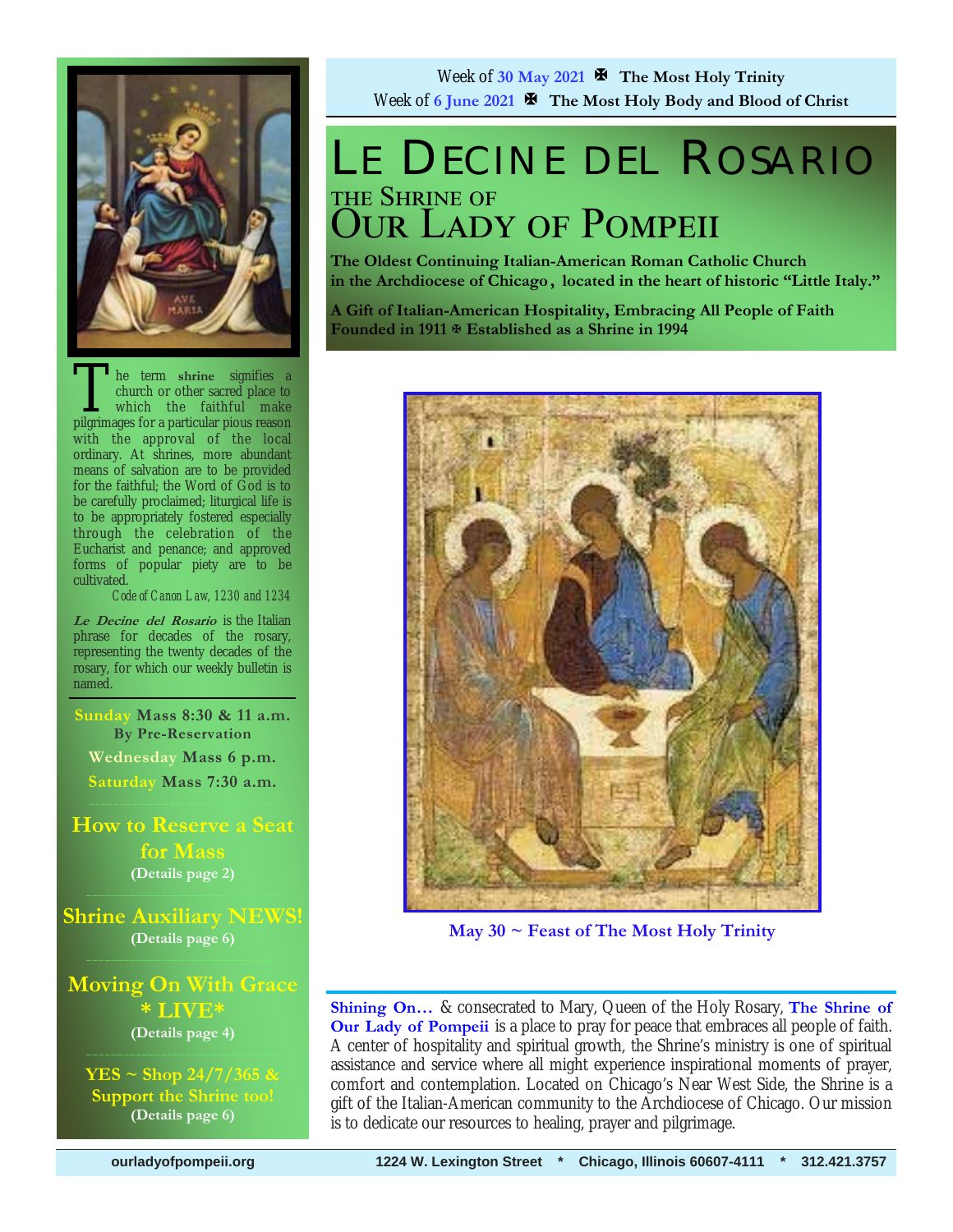### **READINGS FOF MAY 30:** International Commission on English in the Liturgy Corporation. All rights reserved

**First Reading** - The Lord is God in the heavens above and on earth below (Deuteronomy 4:32-34, 39-40).

**Psalm** - Blessed the people the Lord has chosen to be his own (Psalm 33).

### **READINGS FOR THE WEEK OF MAY 30:**

**Monday:**  Zep 3:14-18a; Is 12:2-3, 4bcd-6; Lk 1:39-56

**Tuesday:**  Tb 2:9-14; Ps 112:1-2, 7-9; Mk 12:13-17 **Wednesday:**  Ps 25:2-5ab, 6-7bc, 8-9; Mk 12:18-27

**Second Reading** - You received a Spirit of adoption, through whom we cry, "Abba, Father!" (Romans 8:14-17).

**Gospel** - Baptize them in the name of the Father, and of the Son, and of the Holy Spirit (Matthew 28:16-20).

**Second Reading** - Christ is the mediator of a new

**Gospel** - This is my body. This is my blood

The English translation of the Psalm Responses from the *Lectionary for Mass* © 1969, 1981, 1997,

Tb 3:1-11a, 16-17a; Tb 6:10-11; **Thursday:**  7:1bcde, 9-17; 8:4-9a; Ps 128:1-5; Mk 12:28-34 **Friday:**  Tb 11:5-17; Mk 12:35-37

covenant (Hebrews 9:11-15).

Ps 146:1b-2, 6c-10; **Saturday:**  Tb 12:1, 5-15, 20; Tb 13:2, 6efgh-8; Mk 12:38-44

### **READINGS FOF JUNE 6:**

**First Reading -** This is the blood of the covenant that the Lord has made with you (Exodus 24:3-8).

**Psalm** - I will take the cup of salvation and call on the name of the Lord (Psalm 116).

### **READINGS FOR THE WEEK OF JUNE 6:**

**Tuesday: Wednesday: Thursday: Friday: Saturday:** 

(Mark 14:12-16, 22-26).

**Monday:** 2 Cor 1:1-7; Ps 34:2-9; Mt 5:1-12 2 Cor 1:18-22; Ps 119:129-133, 135; Mt 5:13-16 2 Cor 3:4-11; Ps 99:5-9; Mt 5:17-19 2 Cor 3:15 - 4:1, 3-6; Ps 85:9ab, 10-14; Mt 5:20-26 Hos 11:1, 3-4, 8c-9; 2 Cor 5:14-21; Is 12:2-6; Eph 3:8-12, 14-19; Lk 2:41-51 Jn 19:31-37 Ps 103:1-4, 9-12; **Join us for Marian Feast Days at the Shrine Monday, May 31**  ~ **12:00 p.m. Mass** Feast of the Visitation of the Blessed Virgin Mary **TRUE RICHES**  They are rich enough who are poor in Christ. ~ St. Jerome **STARTING** It's the start that stops most people.  $\sim$  Anonymous



**We welcome you** to **Sunday Masses** at **8:30 & 11 a.m. Due to COVID-19 protocol, please** 

**understand that:**

• It is important that you remain in the seat you are ushered to and do not switch seats during Mass. Moving to another seat after being seated means we cannot use that seat for another without sanitizing.

• As soon as you arrive and are checked in, you will need to be seated or remain outside. Unfortunately, we are not allowed to have people congregating in the back or at other parts of the Shrine prior to Mass.

 • Once you are seated, remain in your seat. Circulating around the church prior to, during, or after Mass is not permitted. Any socializing or personal interactions with others should occur outside the Shrine after the **Mass** 

• Wearing of masks is not optional, you must wear your mask throughout the service and only lower it once to consume communion.

All of us here, TOGETHER, have worked with a great deal of effort, to keep ourselves and others safe. With a vaccine in sight, let us continue to stay diligent in our efforts as we enter the final stretch.

I am so proud of each of you for helping us with the stress of following these procedures.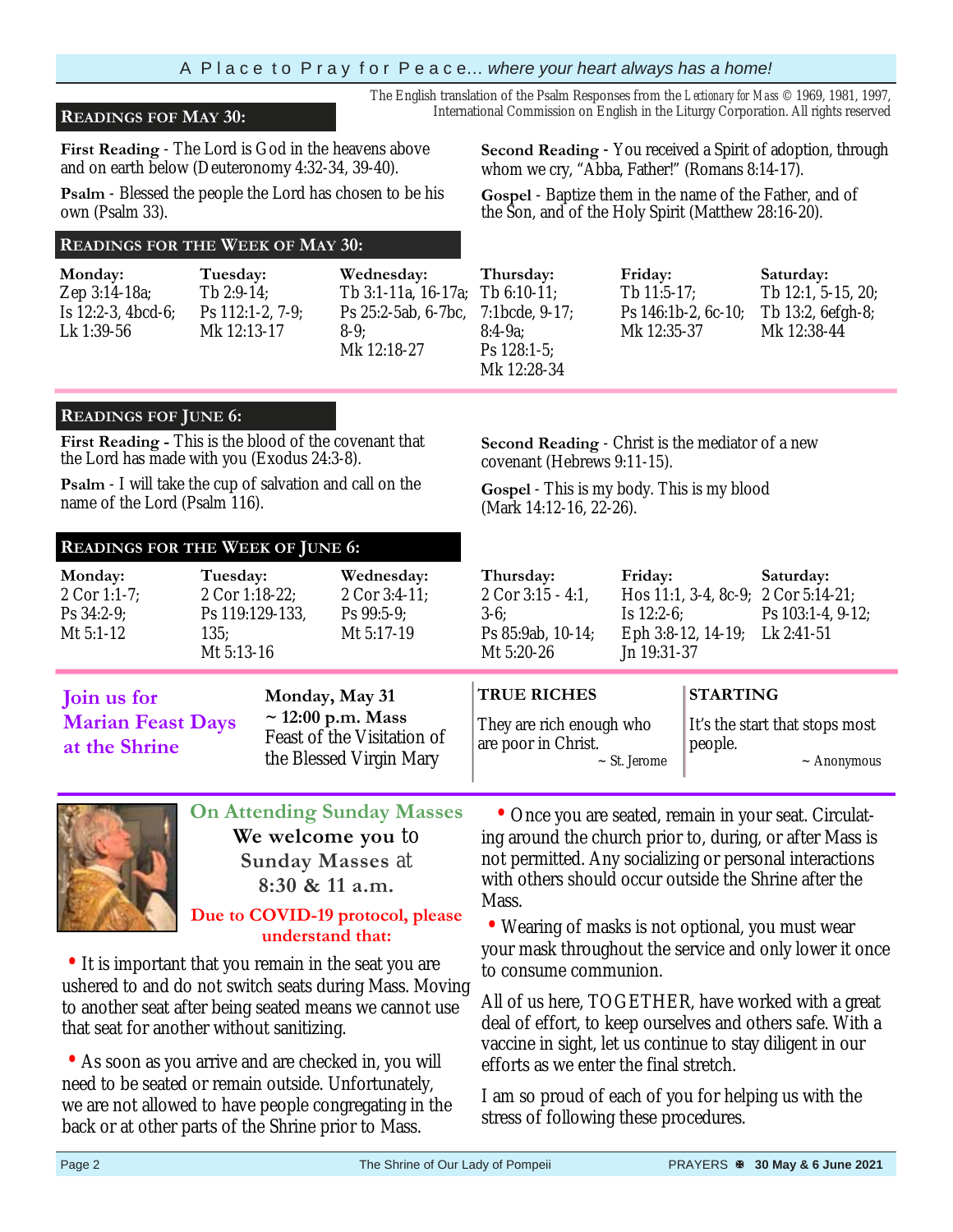#### **MASS IN REMEMBRANCE FOR MAY 30 & JUNE 6:**

Anna Amalfitano Joe Amalfitano Philip Bartolotta Gilda & Tommy Bartuch Diana Bifero Francesca Perillo Camelo Romana Caputo Phyllis Marnell Coleman Deceased members of the Colosimo family Suzanne Dalesandro Oscar O. D'Angelo Marie Davino

Theresa Davis Carmie (Shoes) De Laurentis Joseph & Theresa Di Buono Salvatore & Marie Di Buono Toni Di Fiore Alicia Escalante Nello, Marilyn & Salvatore Ferrara Kathy Feulner Donald F. Flynn Joseph D. Franco Vincent Gemino Gilbert Geras

### **PRAYERFUL INTENTIONS FOR MAY 30 & JUNE 6:**

Special Intentions of Baroud Family Esther Bartolatta Peachie Basile Rachel Bishop Eleanore Camardo Capitanini Family / Italian Village Capuano Family Mrs. Linda Caputo Bea Cunningham Barry Dalesandro Michael D'Alexander Annamarie Di Buono James Di Fiore Anthony, Lucy & Josephine Fiore Fr. Mike Gabriel Joan Galullo Josefa Antelma Garcia de Villareal Colleen Grant Craig Grant Mike Johannsen Cathy La Rocco Denna Laing

Angela Grespan Sam, Rose & Clara Guardino Clara Laino Anthony & Antonette "Babe" Lanzito Midge & Patsy Mancini Filomena Manna Cynthia Marano Anthony Napolitano Jeanine Navigato Nancy Onorato Elizabeth Pabst Mr. & Mrs. Jack Panico

Ernesto Ponticiello Provenzano Family Frank Rappa Bernard & Dorcas Roman Laura Roman Frank Schwartz Rudolph "Rudy" Tarantino Jimmy Tavolino Jr. Donald, Frances & Michael Jesse Van Camp Jack Weir

Carl Liture Paul Lutton Grace Macaluso Marco Ken Mercury Amber Miller Andy Montano Carmella Morris Sam Mosillami Mary Murray Mase & Laverne Narcissi Albertina Novotny Mary Porenti

Lou Ann Riedel Denise Rodriguez John Savino Barbara Schifler Nancy Screiber Jeannine Valentino Renée Van Camp Leonarda Vanglia Jamie & Nicholas Vayda Tango Vera Cpt. David Weir Souls in Purgatory

Phyllis Reda

**PLEASE NOTE: Names submitted for PRAYERFUL INTENTIONS** will remain listed for 4 weeks (2 issues). Please contact the office to submit your request. Thank you!

### **Perpetual Light Society is located on the back page this month.**

### **Sunday, June 6 FEAST OF FAITH - The Corpus Christi Procession**

 In the thirteenth century, a Belgian nun by the name of Juliana had a vision: she saw the full moon silvery and radiant except for one dark spot. The meaning of the vision was revealed to her: the moon was the Church's liturgical year, the dark spot a missing feast in honor of the Blessed Sacrament. Today's feast of *Corpus Christi -* the Most Holy Body and Blood of Christ - grew from Juliana's vision.

 On this feast, many parishes observe the traditional *Corpus Christi* procession, giving honor to the Eucharist by carrying this greatest treasure out of the safety of our churches and into our streets. At the end of every Mass we are not just let out, we are sent forth, strengthened by the

Eucharist, to be the Body of Christ in the world. The *Corpus Christi* procession is the dismissal writ large! We take Jesus with us, not only in our hearts, but carried in our midst and exposed in a monstrance. It is a public profession of faith and a blessing of the world. Jesus walks with us on these streets that we walk day after day, among those who know him but yearn to know him better, and among those who do not know him. The Eucharist is a mystery to be believed, to be celebrated -and to be lived.

 $\sim$  Corinna Laughlin, Copyright © J. S. Paluch Co.

**\* \* \* \* \* \* \*** 

#### **OUR SACRIFICE**

Let us offer Christ the great universal sacrifice of our love. For he offered his cross to God as sacrifice in order to make us all rich.  $\sim$  St. Ephrem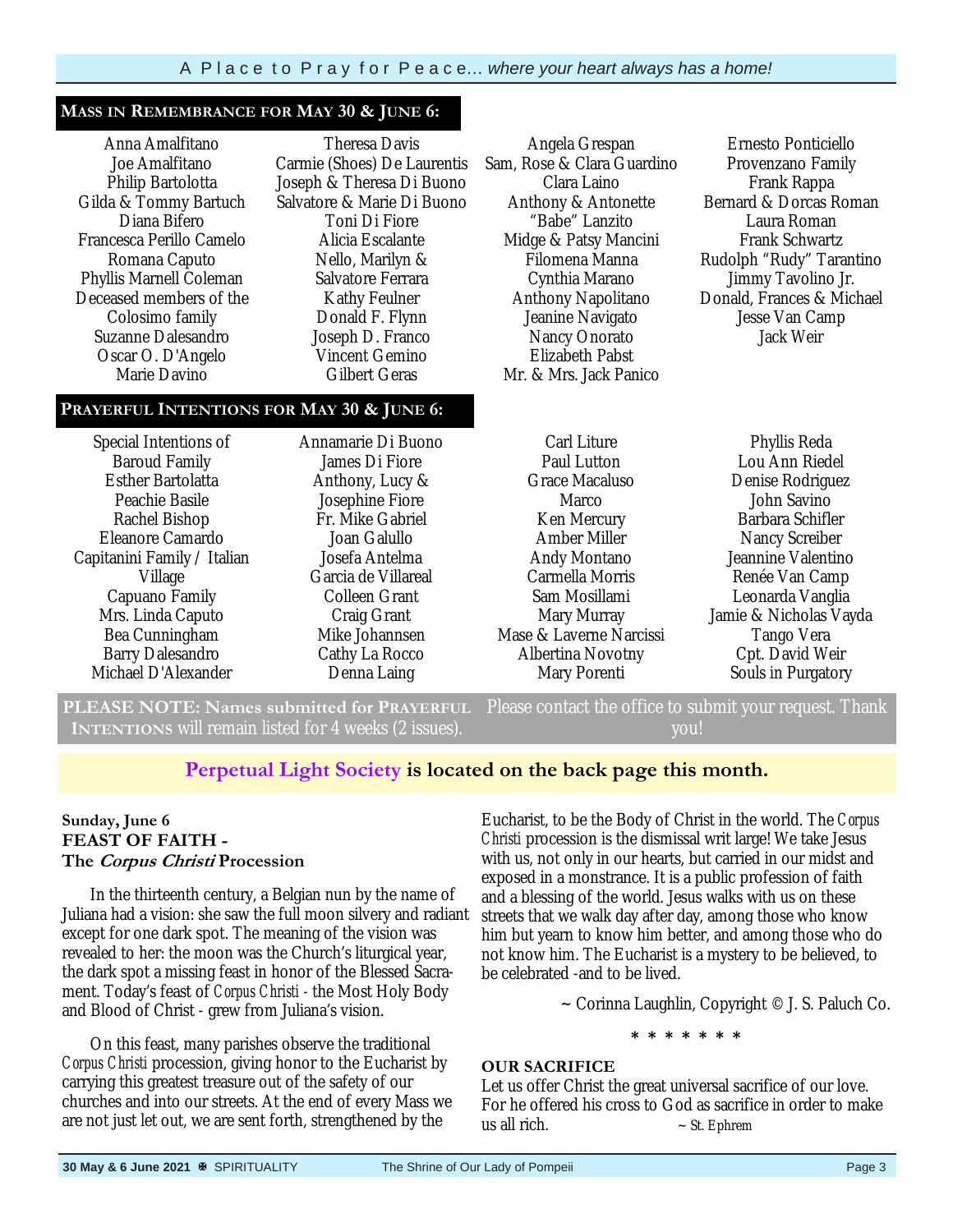# **Moving On with Grace:**

### **A Spiritual Journey for Men and Women Grieving the Death of a Spouse**

# **Saturday, June 12, 2021**

9:00 A.M. - 12:00 P.M. \* *8:30 a.m. Check-in, Coffee*

After the unthinkable has happened, how do you go on? Finding peace and healing after the death of a spouse can seem impossible. Come learn what this kind of grief looks like, explore where to find God in the midst of it, and gain tips and skills for coping, healing, and embracing new life. It is possible to once again know happiness and live with a full heart.

> *A morning of spiritual comfort, engaging community and hope through prayer, presentation and discussion.*

**\*** *During the pilgrimage we will be adhering to the COVID-19 guidelines for the Archdiocese of Chicago, including wearing of masks, sanitizing of hands and social distancing.***\***

### **Speaker: Amy Florian**

**Amy Florian** is a nationally recognized speaker, teacher, and retreat director who uses her personal experience, advanced education, and knowledge from over 30 years of parish liturgy and bereavement ministries for her engaging and dynamic presentations. Amy holds a Masters Degree in Pastoral Studies and she is a Fellow in Thanatology (the highest level of certification in the field of death and grief studies). She taught in the graduate ministry department of Loyola University in Chicago for almost 10 years. She founded Corgenius (a company that teaches professionals how to serve people in times of transition and loss). The winner of multiple awards for her work, she published over two hundred articles and four books, including "A Friend Indeed: Help Those You Love When They Grieve". Amy has a passion for helping people heal, explore their faith, and live fully.

**Program Includes:** Liturgy of Lamentation, Presentation & Discussion with Amy Florian, Quiet Time Reflection, Liturgy of Hope.

### **\$20 Paid Registration** is **Due** by **Wednesday, June 9**

\* **Online:** ourladyofpompeii.org \* **Call:** 312.421.3757 \* **Mail** payment to **The Shrine of Our Lady of Pompeii,** Attn: MOWG, 1224 W. Lexington St., Chicago, IL 60607

**\*** *During the pilgrimage we will be adhering to the COVID-19 guidelines for the Archdiocese of Chicago, including wearing of masks, sanitizing of hands and social distancing.* **\***

### **A PRAYER TO THE SPIRIT**

Holy Spirit, who sent Christ Jesus to carry the Good news to the poor,

#### we pray to you:

Help us to continue your work by serving the poor, our brothers and sisters.

~ From *Come, Lord Jesus* by Lucien Deiss, CSSP, copyright © 1976, 1981, Lucien Deiss. Published by World Library Publications. p.181

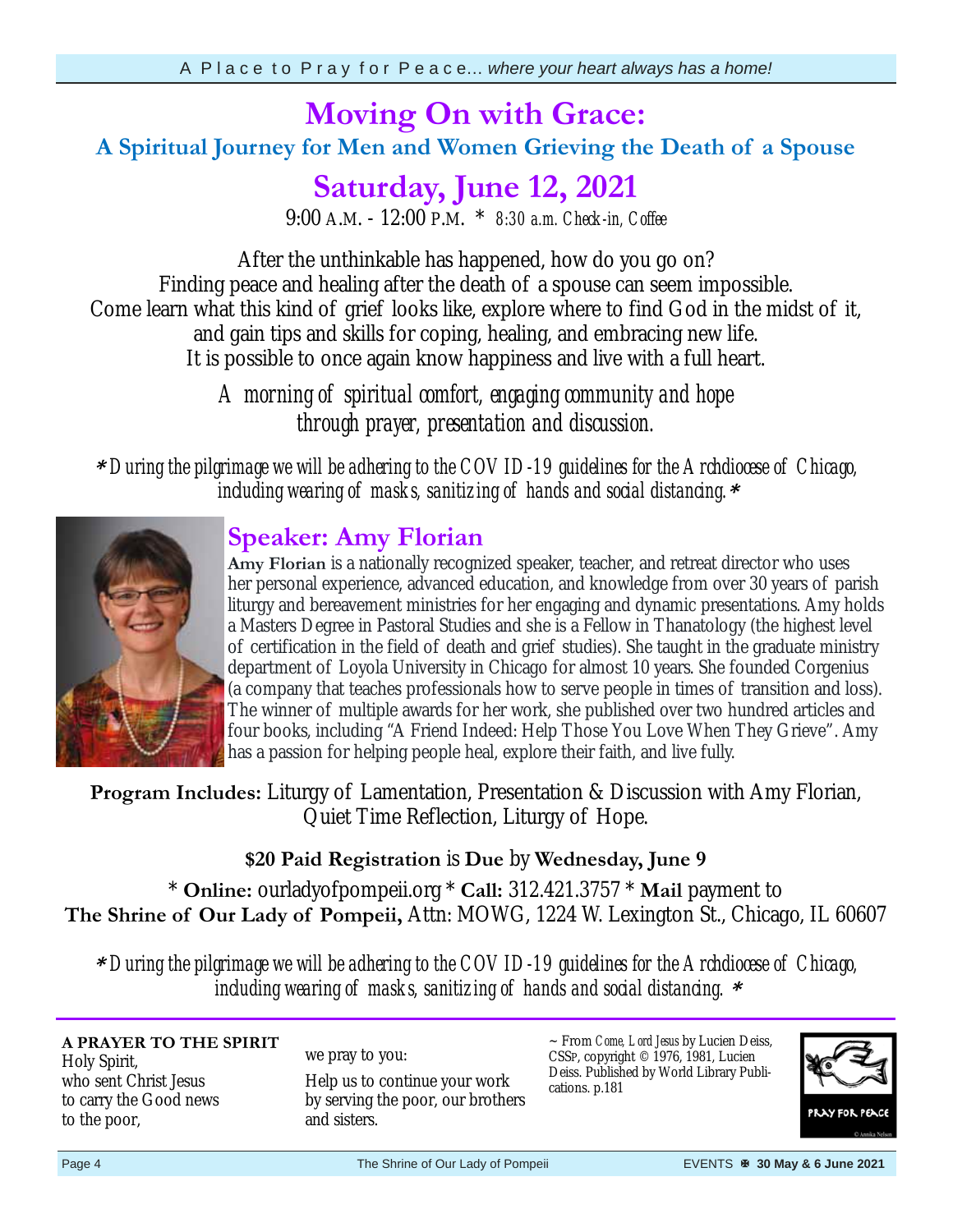### **Garden of**  *Ca* **GIFT** a Loved One this Season of Sun & Celebration!



# A Unique, One-of-a-Kind Gift!

# **Engraved Memorial Pavers**

The Puccini Family POLARENGRAVING.COM

your information, Each 4"x8"

### Order info provided by the provided by the provided by the property of the property of the property of the property of the property of the property of the property of the property of the property of the property of the property of th

| Name:                                            |                                                                                                                                                                                                                                         |  |
|--------------------------------------------------|-----------------------------------------------------------------------------------------------------------------------------------------------------------------------------------------------------------------------------------------|--|
| Address:                                         | the contract of the contract of the contract of the contract of the contract of<br>and the state of the control of the control of the control of the control of the control of<br>the property of the property of the property<br>_____ |  |
| <b>Contract Contract Contract</b><br>Cell Phone: | <b>Committee of the Committee</b><br><b>Contract Contract Contract</b><br>and the contract of the contract of the<br>Home Phone:                                                                                                        |  |

Brick Size 4"x8" - PLEASE ENTER YOUR TEXT IN THE TABLE BELOW: Please PRINT Clearly and Legibly to avoid errors...

|        | $1\quad 2$ | 3 |       | 4 <sub>5</sub> | 6 7 | 89 | 10 |  | 11 12 13 14 15 16 17 |  |  | 18 | 19 20 |  |
|--------|------------|---|-------|----------------|-----|----|----|--|----------------------|--|--|----|-------|--|
| Line 1 |            |   |       |                |     |    |    |  |                      |  |  |    |       |  |
| Line 2 |            |   | ----- |                |     |    |    |  |                      |  |  |    |       |  |
| Line 3 |            |   |       |                |     |    |    |  |                      |  |  |    |       |  |

| <b>Example:</b> |   |   |   |   |   | ь |   | 8 | 9 |   |                |        |   |   |   |   |   |   | 20 |
|-----------------|---|---|---|---|---|---|---|---|---|---|----------------|--------|---|---|---|---|---|---|----|
| Line 1          |   | 0 |   | S | P | А | c | E | S |   | м              |        | X | м | υ | м |   |   |    |
| Line 2          | r | н | А | R | A | c |   | Е | R | S |                | o      | N | Ε |   | ֊ | н |   |    |
| Line 3          |   |   | N | E |   | o | N |   | А |   | $\overline{a}$ | $\sim$ | 8 | в | R |   |   | Κ |    |



Each 4" x 8" paver costs \$250.00. Please use the form above and proof your information, as inaccurate or unreadable info provided by you, will result in an additional \$100.00 charge to replace the paver.

Please complete One Form per Brick. Make checks payable to "The Shrine of Our Lady of Pompeii" and submit forms and checks to Marcia Piemonte. Questions? mlp@ourladyofpompeii.org or 312.421.3757, x310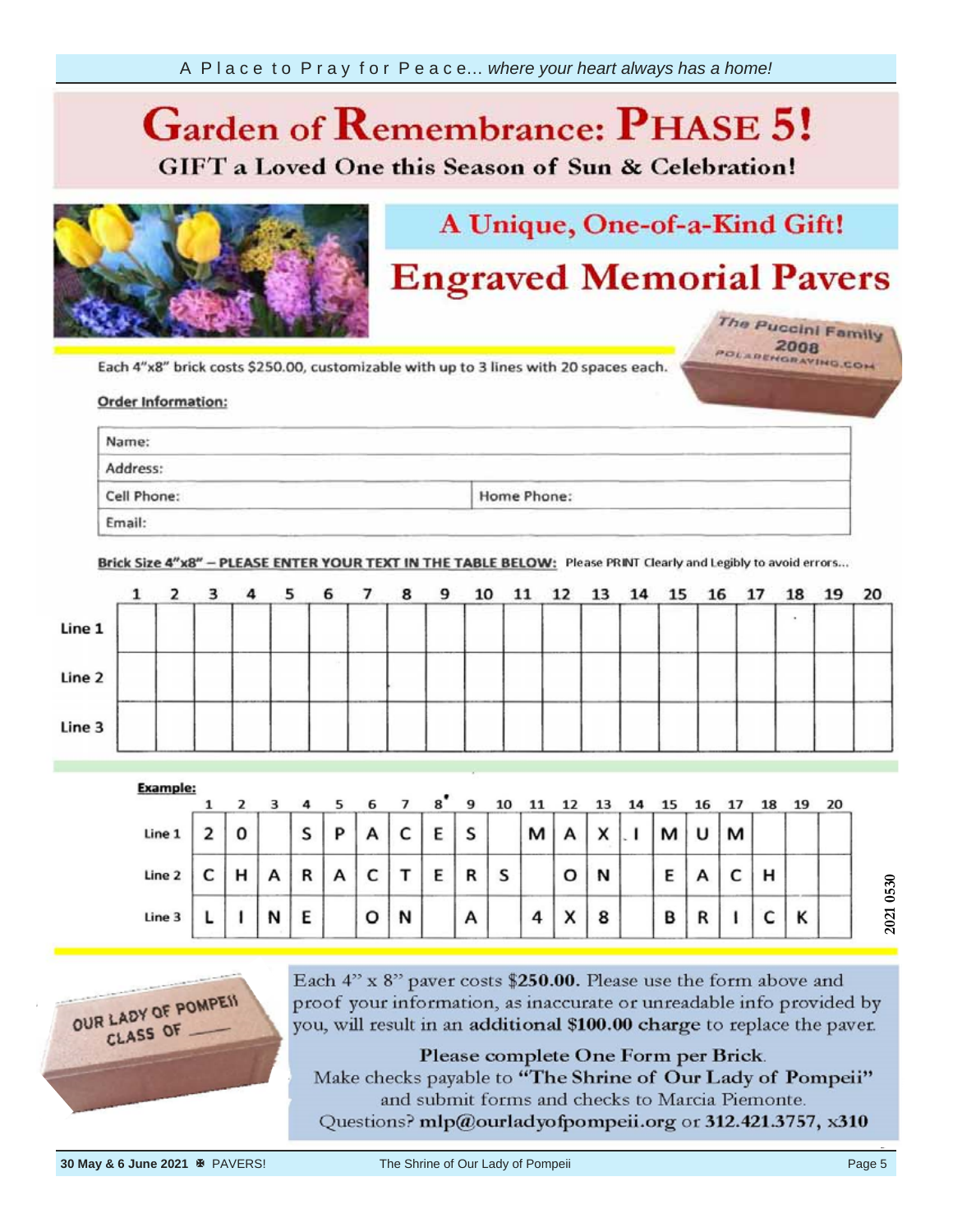### A P l a c e t o P r a y f o r P e a c e… *where your heart always has a home!*

**The Most Holy Trinity May 30, 2021** 

Go . . . and make disciples of all nations, baptizing them in the name of the Father, and of the Son, and of the Holy Spirit. *~ Matthew 28:19* 

**The Most Holy Body and Blood of Christ June 6, 2021** 

The cup of salvation I will take up, and I will call upon the name of the LORD.  $\sim$  *Psalm 116:13* 



**Has your Contact Information (Address, Email, Phone) Changed?**

Please let us know! **312.421.3757**  or **mps@ourladyofpompeii.org**.

# **HIP HIP HOORAY! Shrine Auxiliary meeting June 13, 10 a.m.**

**Welcome!** to our Regulars & New men & Women who would like to check us out!

**LINK:** https:// www.ourladyofpompeii.org/ daily-reflections/



### **60 Second Reflections**

emailed directly to your inbox **five days a week**. Send your name & email to

Reflections@ourladyofpompeii.org

### **SHOPPING…**

Perhaps **you shop via Amazon…** did you know you can **support the Shrine**  as an Amazon Smile Charity at **no cost to you?** 

**Use the Link below to participate,** share with family, friends and coworkers. We can benefit thru your purchases **24/7/365!**

https://smile.amazon.com/ch/36-2170896



### **In case you missed it or would like to revisit...**

**Creative Ways to Strengthen your Spirituality from The Shrine of Our Lady of Pompeii!**  Be blessed with Spiritual moments, virtual events and other offerings

Go to **ourladyofpompeii.org/news** or use these links:

**♥ "Mercoledi Moments," Sunday Reflections, Gospels** and **Homilies, 60 Second Reflections** even a **Blooper Reel! https://www.ourladyofpompeii.org/news/virtual-meditation/** 

**♥** Our **Special COVID Novena** to **Our Blessed Mother**:  **https://www.ourladyofpompeii.org/special-covid-19-novena/** 

We ask her to intercede for us during these difficult times of COVID. **Start at Day 1**, where we offer a different petition daily for healing, discovery of a vaccination, relief from anxiety, among other requests.

- **♥ "Like"** our **FaceBook page**: **Our Lady of Pompeii Shrine**
- **♥ Blogs, Bi-Weekly Bulletins** with daily readings, names to pray for, upcoming events: **https://www.ourladyofpompeii.org/news/**

Please feel free to invite friends, family, co-workers, to participate with us as we turn to Our Lady of Pompeii for comfort and protection.

Not yet connected to The Shrine of Our Lady of Pompeii? Email **mps@ourladyofpompeii.org** using the **Subj: CONNECT ME** & you will be! (but **ONLY** if **you do not already receive** our **emails!)**

## Shrine Logistics: (Suspended until further notice.)

**DAILY MASS:** around the corner at **Notre Dame de Chicago** in the **Harrison Street Chapel**, 1335 W. Harrison St., Chicago. 312.243.7400, Mon -Fri: 6:30 a.m.

**DAILY MASS & CONFESSION TIMES: St. John Paul II Newman Center at UIC,** 700 S. Morgan Street, Chicago, 312.226.1880. **Mass Times:** Su 11 a.m. & 7 p.m.; M - F: 12:05 p.m.; Wed\* & Th 5:15 p.m. (\*Spanish) **Confessions:** Tues 11 a.m. - 12 p.m. & Wed 4 - 5 p.m.

**WASHROOMS** next door, downstairs in Shrine Hall.

**PLEASE REMEMBER The Shrine of Our Lady of Pompeii**  in your **will**. Contact Mary Beth Howard 312.421.3757, ext. 319 or mbhoward@ourladyofpompeii.org. **Thank you!**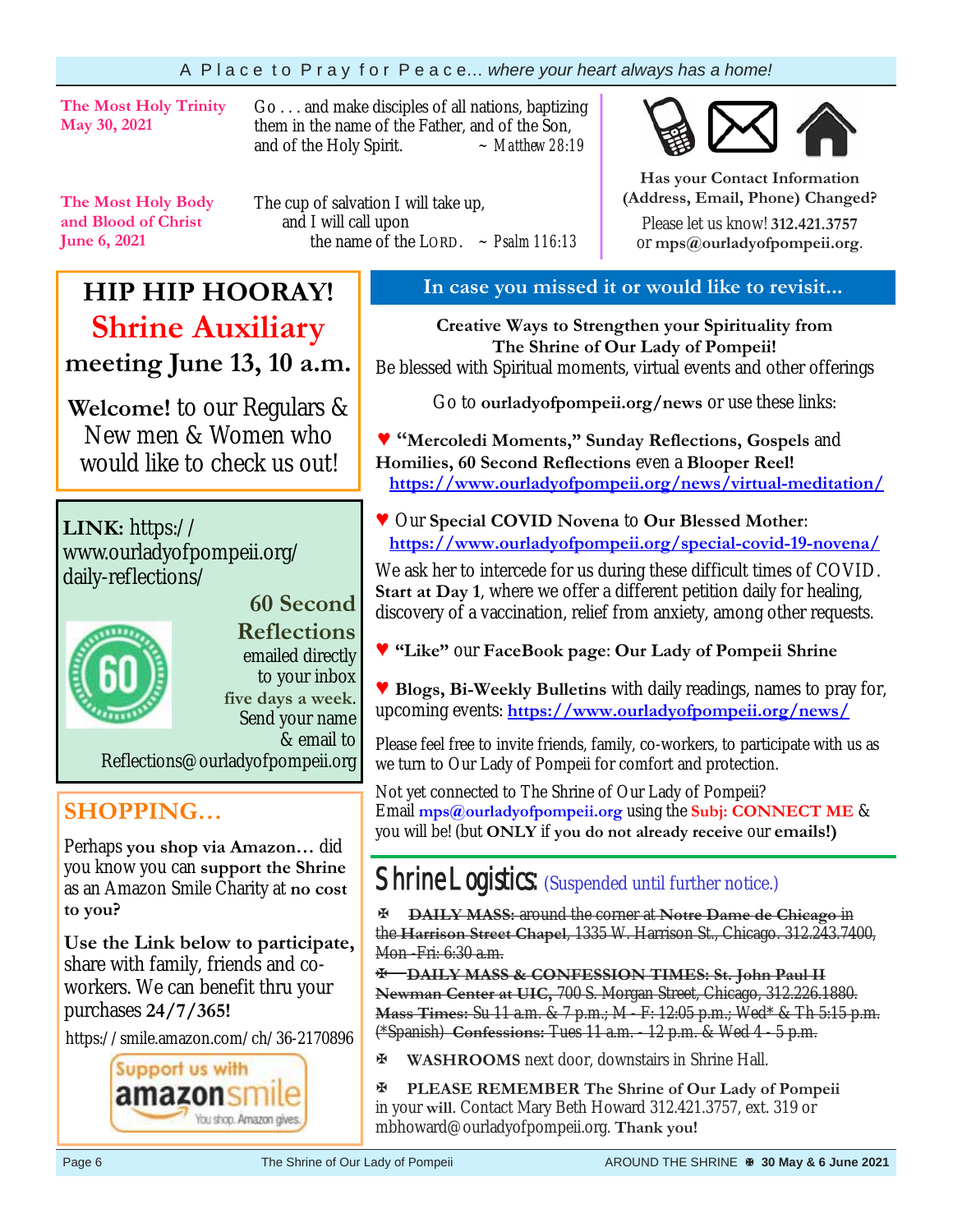# **Shrine Directory** Schedule of Services,

#### **Weekday Masses:**

 6:00 p.m. **Wednesday evenings** 7:30 a.m. **Saturday mornings**

**Sunday Eucharistic Liturgies: Pre-Reservation & Sign-In Info required at the door:** 8:30 a.m. & 11 a.m. (See page 2)

**Padre Pio Prayer Cenacle** 6 p.m. **1st & 3rd Wed.** of month

**Anointing of the Sick:** temporarily suspended due to the coronavirus.

**Shrine Auxiliary Meetings:**  temporarily suspended due to the coronavirus.

**shrineauxiliary@gmail.com** 

# Shrine Staff:

| Rev. Richard N. Fragomeni, PhD                                                                                                                                                                                                                                                                 |          |  |  |  |
|------------------------------------------------------------------------------------------------------------------------------------------------------------------------------------------------------------------------------------------------------------------------------------------------|----------|--|--|--|
| Rector                                                                                                                                                                                                                                                                                         | ext. 317 |  |  |  |
| <b>Mary Beth Howard</b>                                                                                                                                                                                                                                                                        |          |  |  |  |
| <b>Business Manager</b>                                                                                                                                                                                                                                                                        |          |  |  |  |
| mbhoward@ourladyofpompeii.org ext. 319                                                                                                                                                                                                                                                         |          |  |  |  |
| <b>Marcia Piemonte</b>                                                                                                                                                                                                                                                                         |          |  |  |  |
| $\mathbb{R}^n$ is the $\mathbb{R}^n$ if $\mathbb{R}^n$ if $\mathbb{R}^n$ if $\mathbb{R}^n$ if $\mathbb{R}^n$ if $\mathbb{R}^n$ if $\mathbb{R}^n$ if $\mathbb{R}^n$ if $\mathbb{R}^n$ if $\mathbb{R}^n$ if $\mathbb{R}^n$ if $\mathbb{R}^n$ if $\mathbb{R}^n$ if $\mathbb{R}^n$ if $\mathbb{R}$ |          |  |  |  |

| Director of Development/Special Events |          |
|----------------------------------------|----------|
| mlp@ourladyofpompeii.org               | ext. 310 |

# **Programs and Groups**

**OLP Alumni & Friends:**  Join us!! **gracedv@aol.com Volunteers always welcome** at the Shrine, call **312.421.3757.** Join us!!

**Shrine LITURGICAL MINISTRY VOLUNTEER** Forms are located on tables at the back of the church.

**60 Second Reflections:** https:// www.ourladyofpompeii.org/dailyreflections/

 **Reserve a few moments 5 days a week**  for the daily Scripture commented on by our **"60 Second Reflections"** above. Sign up to receive it directly to your inbox by emailing your name & address to reflections@ourladyofpompeii.org.

### **Our Lady of Pompeii Shrine**

| Catharine M. Lentz, JD, MA<br>Director of Pilgrimage Ministry<br>clentz@ourladyofpompeii.org | ext. 306 |
|----------------------------------------------------------------------------------------------|----------|
| Mary Shimandle<br>Communications Coordinator<br>mps@ourladyofpompeii.org                     | ext. 323 |
| J. Carl Wachsmann, M.A.<br>Pastoral Associate<br>carl@ourladyofpompeii.org                   | ext. 315 |
| <b>Archives/Sacramental Records</b><br>records@ourladyofpompeii.org                          | ext. 303 |

# Schedule of Presiders through Sunday, June 13:

| $6:00$ p.m.<br>❖<br>$7:30$ a.m.<br>❖<br>8:30 & 11:00 am<br>❖<br>❖<br>$6:00 \text{ pm}$<br>❖<br>$7:30$ am<br>8:30 & 11:00 am<br>❖ | Wednesday, June 2:<br>Saturday, June 5:<br>Sunday, June 6:<br>Wednesday, June 9:<br>Saturday, June 12:<br>Sunday, June 13: | Tverdek<br>Tverdek<br>Mostardi<br>Tverdek<br>Tverdek<br>Pizzo                      |
|----------------------------------------------------------------------------------------------------------------------------------|----------------------------------------------------------------------------------------------------------------------------|------------------------------------------------------------------------------------|
| Executive/Financial<br>Council:                                                                                                  | John Calfa<br>Velda Davino<br>Tracey Di Buono<br>Patricia Perillo<br>Tomasina Perry                                        | Brian Roman<br>Gerald Saviano<br>Regina Scannicchio<br>Dave Van Camp               |
| <b>Commissions:</b><br>Engagement:<br>Cindy Conrath<br>Daniel Conrath                                                            | Lissa E. Druss, Cav. OSRI<br>Marcia Piemonte<br>Jaclyn Puccini<br>Jim Puccini<br>Joyce Puccini                             | Liturgical:<br>Dan Overstreet<br>Julie Priest<br>Josephine Rizzo<br>Carl Wachsmann |

### **FINANCIAL REPORT FISCAL YEAR (2020-2021)**

| YTD thru May 23, 2021                |            |
|--------------------------------------|------------|
| <b>Operating Collection Budgeted</b> | \$149,131  |
| <b>Operating Collection Received</b> | \$154,100* |
| <b>YTD</b> Difference                | 4,969      |
| Source of Support                    |            |
| <b>Masses</b>                        | \$110,175  |
| <b>Give Central</b>                  | \$43.925   |

 $\overline{\phantom{a}}$  ,  $\overline{\phantom{a}}$  ,  $\overline{\phantom{a}}$  ,  $\overline{\phantom{a}}$  ,  $\overline{\phantom{a}}$  ,  $\overline{\phantom{a}}$  ,  $\overline{\phantom{a}}$  ,  $\overline{\phantom{a}}$  ,  $\overline{\phantom{a}}$  ,  $\overline{\phantom{a}}$  ,  $\overline{\phantom{a}}$  ,  $\overline{\phantom{a}}$  ,  $\overline{\phantom{a}}$  ,  $\overline{\phantom{a}}$  ,  $\overline{\phantom{a}}$  ,  $\overline{\phantom{a}}$ **To Donate** your **Sunday Offering Online -** 

**\*** go to **www.GiveCentral.org,** Shrine of Our Lady of Pompeii *or* 

#### **\* TEXT "Sunday"** to **312.553.0753 for ELECTRONIC GIVING** \_\_\_\_\_\_\_\_\_\_\_\_\_\_\_\_\_\_\_\_\_\_\_\_\_\_\_\_\_\_\_\_\_

**THANK YOU** for your thoughtful generosity & ALL you do to keep us going! \_\_\_\_\_\_\_\_\_\_\_\_\_\_\_\_\_\_\_\_\_\_\_\_\_\_\_\_\_\_\_\_\_

#### **The Shrine** is **not subsidized** by the **Archdiocese of Chicago** and **relies solely on your continued generosity.**

We know that you cannot always worship with us. Your *Sunday Giving* underwrites every annual operating expense and we appreciate your kindness in this regard.

### **SAINTS & SPECIAL OBSERVANCES**

### **Week of May 30, 2021:**

| Sunday:    | Julian Calendar Pentecost |
|------------|---------------------------|
| Monday:    | Visitation of the Blessed |
|            | Virgin Mary;              |
|            | Memorial Day;             |
|            | 9th Week in Ordinary Time |
| Tuesday:   | St. Justin                |
| Wednesday: | Ss. Marcellinus and Peter |
| Thursday:  | St. Charles Lwanga and    |
|            | Companions                |
| Friday:    | <b>First Friday</b>       |
| Saturday:  | St. Boniface;             |
|            | <b>First Saturday</b>     |
|            |                           |

### **Week of June 6:**

| Monday:    | 10th Week/Ordinary Time    |
|------------|----------------------------|
| Wednesday: | St. Ephrem                 |
| Friday:    | The Most Sacred Heart      |
|            | of Jesus                   |
| Saturday:  | Immaculate Heart of the    |
|            | <b>Blessed Virgin Mary</b> |
|            |                            |